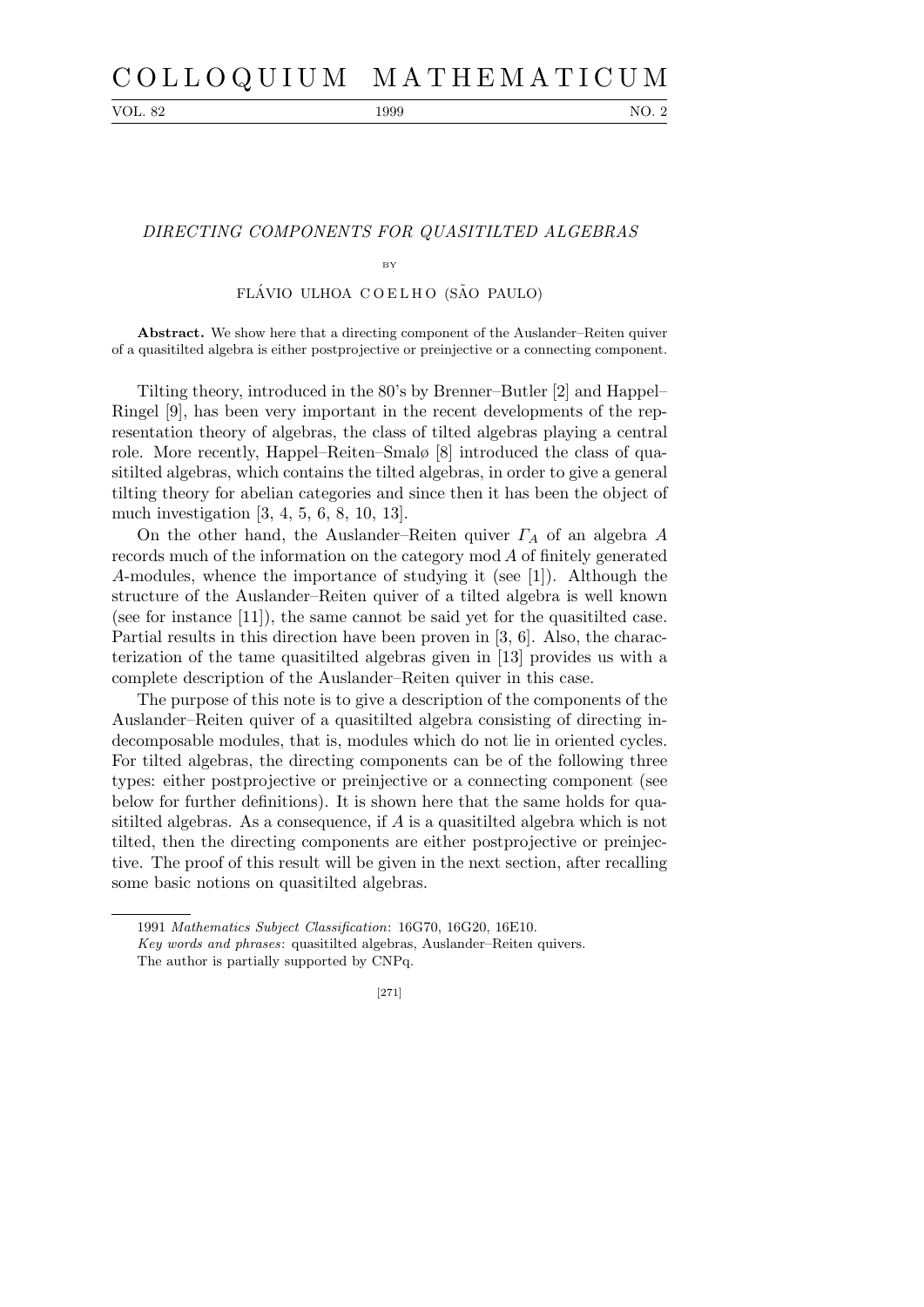This paper was written when the author was visiting Université de Paris under an exchange program CAPES/COFECUB. He would like to thank M. P. Malliavin and B. Keller for the hospitality received during his stay.

#### 1. The result

1.1. Along this note, all algebras are finite-dimensional algebras over a fixed field k. For an algebra A, denote by mod A the category of finitely generated left A-modules, and by ind A the subcategory of mod A with one representative of each isoclass of indecomposable modules. Given an A-module X, denote by  $\mathrm{pd}_AX$  and by  $\mathrm{id}_AX$  its projective and injective dimension, respectively. The global dimension gldim A of A is the supremum of  $\text{pd}_A X$ with  $X \in \text{mod } A$ . Let now X and Y be two indecomposable modules. A path from  $Y$  to  $X$  is a chain

$$
Y = Y_1 \xrightarrow{f_1} Y_2 \to \dots \to Y_{s-1} \xrightarrow{f_{s-1}} Y_s = X
$$

with  $s \geq 1$ , and where for each i,  $f_i$  is a nonzero nonisomorphism and  $Y_i \in \text{ind } A$ . In this case, we say that X is a *successor* of Y and that Y is a predecessor of X (observe that each indecomposable module is a successor and a predecessor of itself). An indecomposable module is called directing if it does not lie in an oriented cycle, that is, on a nontrivial path starting and ending at the same indecomposable module.

**1.2.** The Auslander–Reiten quiver  $\Gamma_A$  of an algebra A is defined as follows. The vertices are in one-to-one correspondence with the isoclasses of indecomposable A-modules (and so we shall not distinguish indecomposable modules and vertices of  $\Gamma_A$ ). There is an arrow from X to Y in  $\Gamma_A$  if and only if there is an irreducible map from  $X$  to  $Y$  in mod  $A$ . To each arrow there is assigned a pair of natural numbers (we shall not define them here) making  $\Gamma_A$  a valued quiver (see [1]). This quiver is also endowed with a translation  $\tau_A$ , known as the Auslander–Reiten translation. A component  $\Gamma$ of  $\Gamma_A$  is called *postprojective* (respectively, *preinjective*) provided it does not contain oriented cycles and each module belonging to  $\Gamma$  lies in the  $\tau_A$ -orbit of a projective (respectively, injective) module. These components are directing, that is, all their modules are directing. We refer the reader to [1] for unexplained notions in representation theory of algebras.

1.3. Recall that an algebra A is called *quasitilied* provided:

- (i) gldim  $A \leq 2$ ; and
- (ii) for an indecomposable module X, either  $\text{pd}_A X \leq 1$  or  $\text{id}_A X \leq 1$ .

See [8] for an equivalent definition envolving tilting objects in abelian categories. Tilted algebras, as introduced by Happel–Ringel [9], satisfy these conditions. This latter class of algebras can be characterized by the existence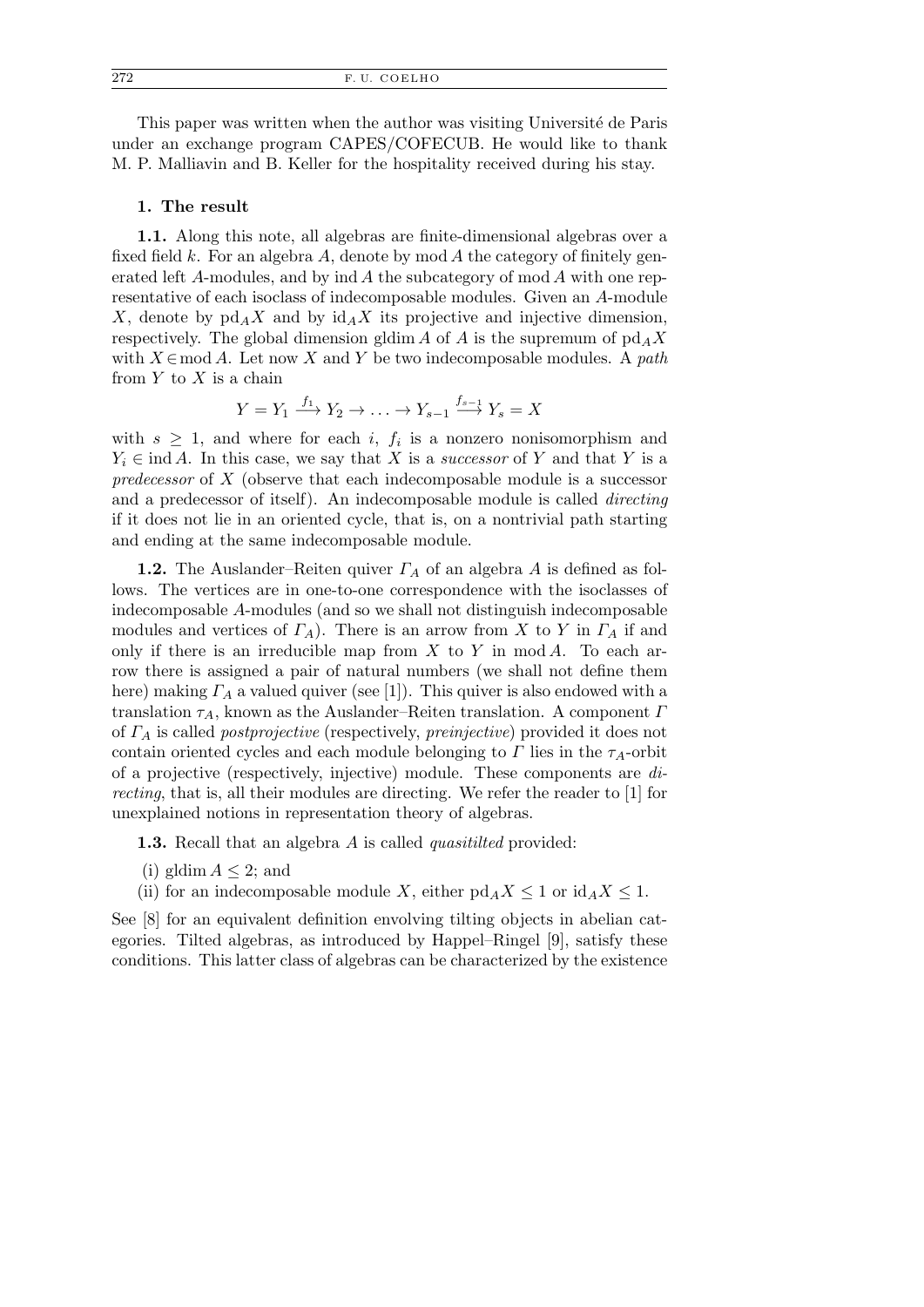of a component which contains a complete slice (see [9]). Such a component is directing and it is called connecting.

Denote by  $\mathcal{L}_A$  (respectively, by  $\mathcal{R}_A$ ) the full subcategory of mod A formed by those indecomposable modules  $X$  such that every predecessor (respectively, successor) Y of X has  $\text{pd}_A Y \leq 1$  (respectively,  $\text{id}_A X \leq 1$ ). It has been shown in [8] that if A is quasitilted, then the subcategories  $\mathcal{L}_A$  and  $\mathcal{R}_A$  induce a trisection in modA, that is, the following properties hold:

(i) ind  $A = (\mathcal{L}_A \setminus \mathcal{R}_A) \cup (\mathcal{L}_A \cap \mathcal{R}_A) \cup (\mathcal{R}_A \setminus \mathcal{L}_A)$ ; and

(ii)  $\text{Hom}_A((\mathcal{R}_A \setminus \mathcal{L}_A), \mathcal{L}_A) = 0 = \text{Hom}_A((\mathcal{L}_A \cap \mathcal{R}_A), (\mathcal{L}_A \setminus \mathcal{R}_A)).$ 

For details on tilted and quasitilted algebras, we refer the reader to [8, 9].

1.4. For the proof of our main result we shall need the following lemma proven in  $[4](3.1)$ . We also mention that a particular case of it was proven in  $[8]$ (II.3.1).

LEMMA. Let A be a tilted algebra with a connecting component  $\Gamma$  which is neither postprojective nor preinjective. Then  $\mathcal{L}_A \cap \mathcal{R}_A \subset \Gamma$ .

1.5. Our main result is as follows.

THEOREM. Let A be a quasitilted algebra and let  $\Gamma$  be a directing component of  $\Gamma_A$ . Then  $\Gamma$  is either postprojective or preinjective or a connecting component.

P r o o f. We use induction on the number n of simple A-modules, the case  $n = 1$  being trivially true.

Suppose  $n > 1$ . If A is tilted, then there is nothing to prove [11]. So assume that A is not tilted. It then follows from the results of  $[6]$  that  $\Gamma$  is entirely contained in one of the subcategories  $\mathcal{L}_A \setminus \mathcal{R}_A$ ,  $\mathcal{L}_A \cap \mathcal{R}_A$  or  $\mathcal{R}_A \setminus \mathcal{L}_A$ . If  $\Gamma \subset \mathcal{L}_A \cap \mathcal{R}_A$ , then there exists a directing indecomposable module lying in  $\mathcal{L}_A \cap \mathcal{R}_A$ , and so, by [12], A would be tilted, a contradiction to our hypothesis.

Suppose now that  $\Gamma \subset \mathcal{L}_A \setminus \mathcal{R}_A$ . By [6](Theorem D),  $\Gamma$  has no injective modules and so it is right stable, that is,  $\tau_A^j X \neq 0$  for each  $j < 0$  and each  $X \in \Gamma$ .

Let  $X \in \Gamma$ . Since  $X \notin \mathcal{R}_A$ , there exists a path from X to an indecomposable module of injective dimension 2. Recall that an indecomposable module Y has injective dimension greater than one if and only if  $\text{Hom}_A(\tau_A^{-1}Y, A) \neq 0$ (see [1]). Therefore, for each  $X \in \Gamma$ , there exists a path from X to an indecomposable projective module.

Since  $\Gamma$  is directing and right stable, we infer that there exist indecomposable projective modules lying in components other than  $\Gamma$  which are successors of all modules of  $\Gamma$ . Clearly, there are no paths from such projective modules to any module in  $\Gamma$ .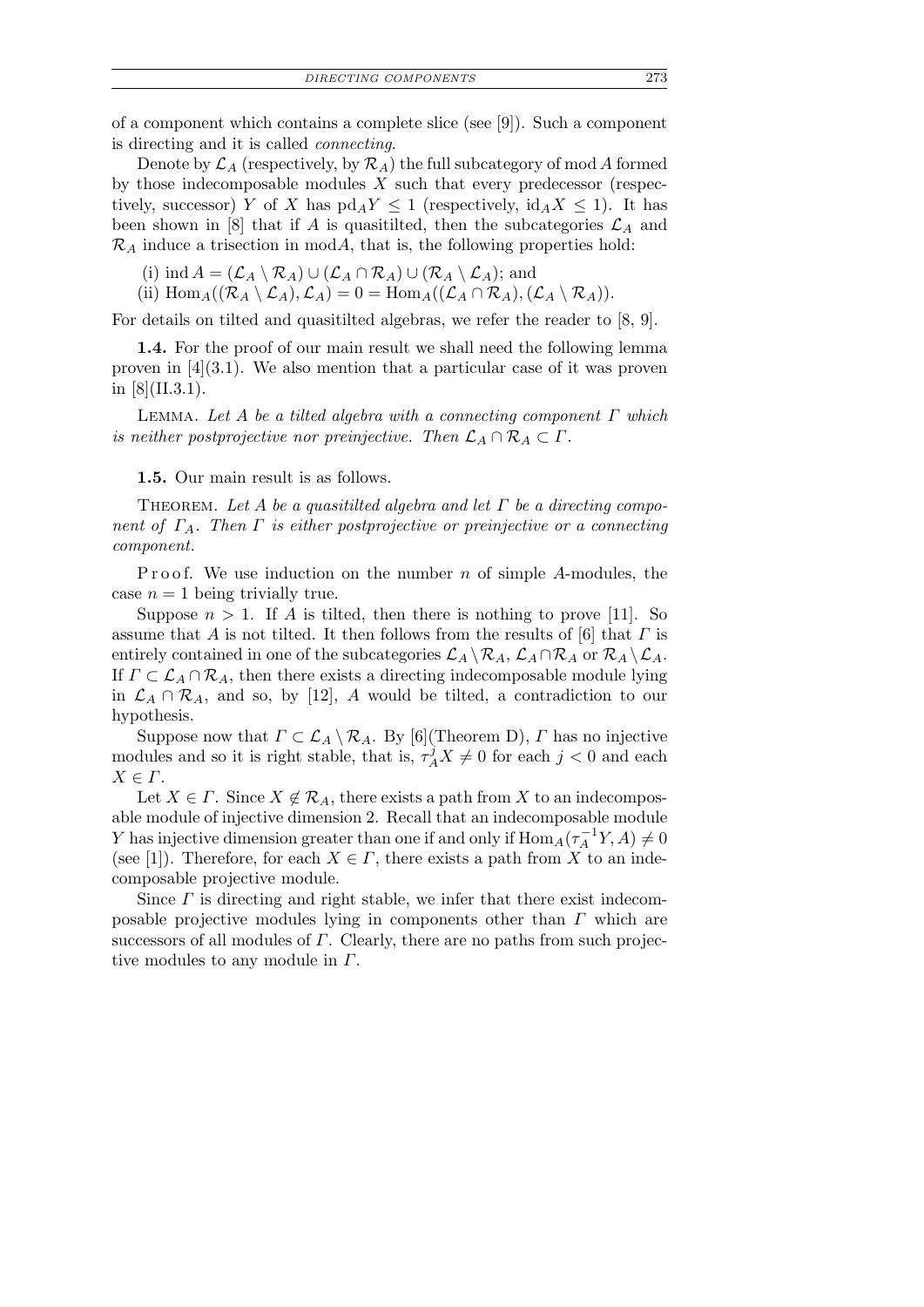Let now P be an indecomposable projective module with the above conditions and assume that  $\text{Hom}_{A}(P,Q) = 0$  for all indecomposable projective modules  $Q$  not isomorphic to  $P$ . Observe that one can make such a choice because quasitilted algebras are triangular (see  $[8]$ (III.1.1)). Hence, A is a one-point extension of an algebra B by the module  $M = \text{rad } P$ , that is,

$$
A = B[M] = \begin{pmatrix} A & M \\ 0 & k \end{pmatrix}.
$$

By construction, the number of simple B-modules is  $n-1$ . Also, by [8](III.2.3, III.2.4), B is quasitilted and  $M \in \text{add }\mathcal{L}_B$ . By the choice of the projective P, the component  $\Gamma$  can be identified with a component of  $\Gamma_B$ , which we shall also denote by Γ. Moreover, Γ is a right stable directing component in  $\Gamma_B$ . So, by the induction hypothesis,  $\Gamma$  is either postprojective or preinjective or a connecting component. Observe that  $\Gamma$  cannot be preinjective since it is right stable. On the other hand, if  $\Gamma$  is a postprojective component of  $\Gamma_B$ , then by [7],  $\Gamma$  is a postprojective component of  $\Gamma$ .

The remaining case to be considered is when  $\Gamma$  is a connecting component of  $\Gamma_B$  which is neither postprojective nor preinjective. Then, by 1.4,  $\mathcal{L}_B \cap \mathcal{R}_B \subset \Gamma$ . Observe that there exists an indecomposable summand M' of M which is a successor of all modules  $\Gamma \subset \Gamma_B$  and does not lie in  $\Gamma$ . In particular,  $M' \in \mathcal{R}_B$  because  $\mathcal{R}_B$  is closed under successors. Now, since  $\mathcal{L}_B \cap \mathcal{R}_B \subset \Gamma$ , we infer that  $M' \notin \mathcal{L}_B$ , a contradiction to the fact that  $M \in \operatorname{add} \mathcal{L}_B$ .

The case  $\Gamma \subset \mathcal{R}_A \setminus \mathcal{L}_A$  is similar and the result is proven.

## **References**

- [1] M. Auslander, I. Reiten and S. O. Smalø, *Representation Theory of Artin Algebras*, Cambridge Univ. Press, 1995.
- [2] S. Brenner and M. Butler, *Generalizations of the Bernstein–Gelfand–Ponomarev reflection functors*, in: Proc. ICRA II, Lecture Notes in Math. 832, Springer, 1980, 103–169.
- [3] F. U. Coelho and D. Happel, *Quasitilted algebras admit a preprojective component*, Proc. Amer. Math. Soc. 125 (1997), 1283–1291.
- [4] F. U. Coelho, Ma. I. R. Martins and J. A. de la Peña, *Quasitilted extensions of algebras I*, Proc. Amer. Math. Soc., to appear.
- [5] —, —, —, *Quasitilted extensions of algebras II*, J. Algebra, to appear.
- [6] F. U. Coelho and A. Skowroński, On Auslander-Reiten components for quasi*tilted algebras*, Fund. Math. 149 (1996), 67–82.
- [7] P. Dräxler and J. A. de la Peña, *On the existence of postprojective components in the Auslander–Reiten quiver of an algebra*, Tsukuba J. Math. 20 (1996), 457–469.
- [8] D. Happel, I. Reiten and S. Smalø, *Tilting in abelian categories and quasitilted algebras*, Mem. Amer. Math. Soc. 575 (1996).